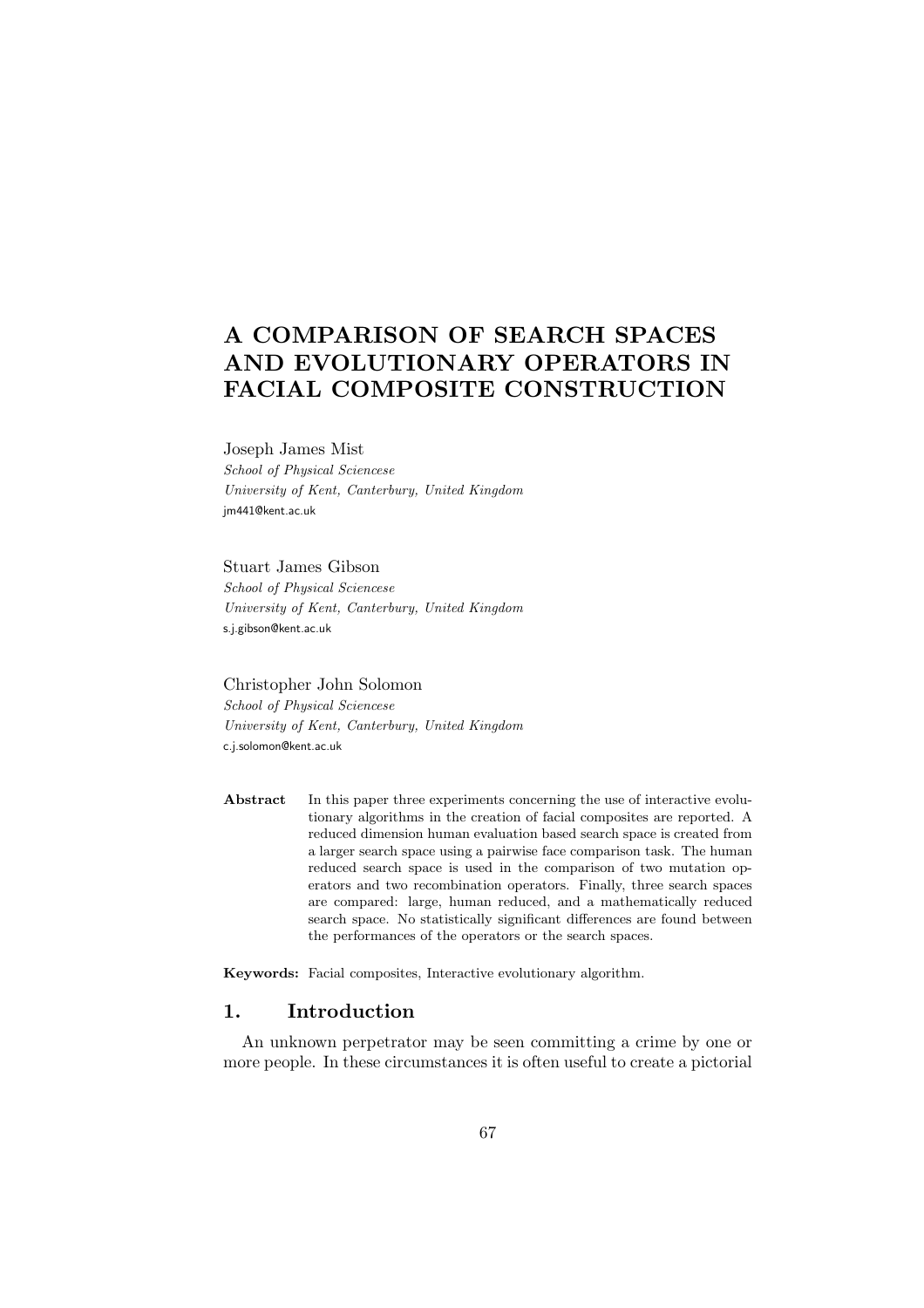likeness of the perpetrator's face based on an eyewitness's description. Such a likeness, known as a facial composite, may subsequently be used in a criminal investigation for the purpose of locating a suspect. The traditional method for facial composite construction involves a witness selecting individual facial features from a catalogue or database. A composite operator then assembles the selected features to form a face image. However, psychological research has shown that humans recognise faces not by their individual components but as whole objects [2, 8]. It is also known that people are better able to recognise faces than they can recall and describe them. Accordingly, a holistic method for facial composite construction has been developed that uses the cognitive Gestalt processes involved in face recognition. Two commercial systems based on these principles were developed in the early 2000s; EvoFIT [4] and EFIT-V (originally called EigenFIT) [5]. EFIT-V is now used frequently by the majority of police constabularies in the UK and by law enforcement agencies in many other countries.

The holistic approach requires a multidimensional search space or, more appropriately, a face-space in which an approximate likeness to any face can be represented by single point. The location of this point with respect to the origin of the face-space may be encoded as a string of coordinates. This is achieved through the use of a face model.

Here, and in our related previous work, we use a face model [1] that is constructed by processing a set of training images and determining their principal components (PCs) (see Section 2.1). The PCs are typically ordered according to the amount of image variance in the training set they explain. Hence, the first component is numerically more important than the second component which is more important than the third etc. Due to the imperfect nature of human face recognition, it is very likely that the required face-space can be constructed using a relatively small number of PCs and the other PCs can be discarded with no perceptible deterioration in performance. A distinction should also be made between an ordering of PCs according to numerical importance and an ordering according to perceptual importance. Using human evaluation to select  $n$ PCs may provide an *n*-dimensional face-space which accounts for more perceptual variation than simply using the first  $n$  PCs returned by a principal components analysis as calculated by computer software. This idea is investigated in Section 4.

In simple terms, a facial composite is constructed by searching the face-space for an acceptable facial likeness. The search is achieved by an iterative process whereby faces, generated by the model, are assessed by the witness according to their similarity to the perpetrator. This itera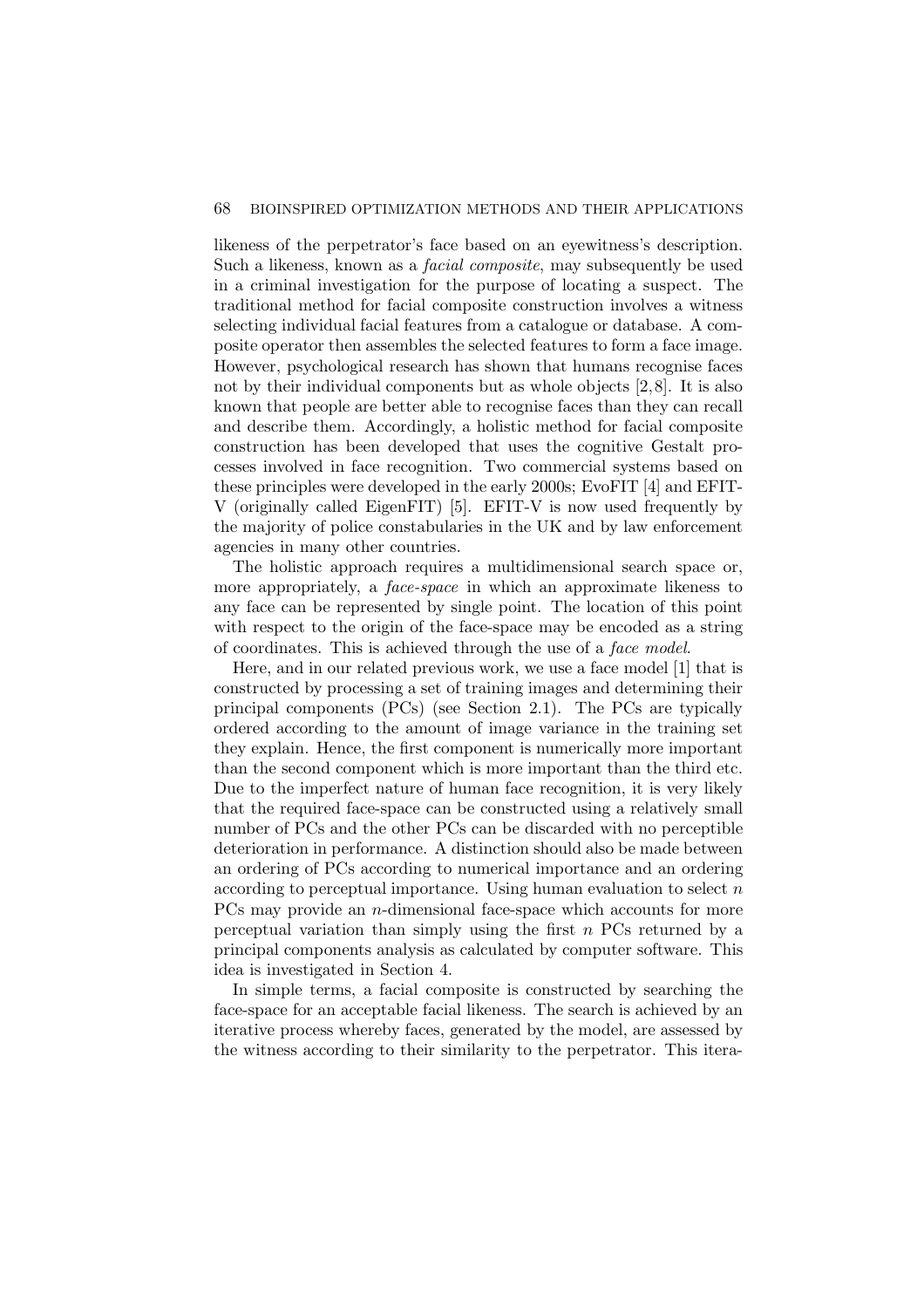tive process immediately suggests the use of an interactive evolutionary algorithm (IEA).

IEAs differ from evolutionary algorithms (EAs) in one major respect: human evaluation replaces the fitness function. The use of human evaluation places a number of limitations on the use of IEAs which are generally not present in EAs. The most obvious two effects are that the total number of fitness evaluations that can be performed by the user and the number of possible fitness values it is feasible to assign to an individual are both limited [9]. The IEA used in the second and third experiments of this paper is detailed in Section 2.2.

Intuitively, selection of an appropriate IEA, associated operators, and the values of any associated parameters may have an effect on the composite creation process. Real valued interactive genetic algorithms (IGAs) are used in both EvoFIT and EFIT-V. Design decisions such as the population size, the mutation rates, and the use of elitism were made with the aid of virtual users that attempt to model how human users evaluate individuals in a generation. Very little work has been done to compare the performances of different IEAs for use in the creation of facial composites. A series of small experiments evaluating the performances of various nature-inspired metaheuristic algorithms have been conducted [6, 7]. The results indicate that the choice of algorithm has some effect on the recognition rates of the composites.

The focus of this paper is the comparison of search spaces and evolutionary operators in facial composite construction. In the first of three experiments reported in this paper, a 12-dimensional 'human reduced' face-space is constructed using human evaluation of the differences between pairs of faces from the 'large' 30-dimensional face-space. The second experiment compares the performances of two different mutation operators and two different recombination operators using a task which requires participants to create composites from memory. In the third experiment a 'mathematically reduced' face-space, in which only the first 12 PCs are used, is constructed. The performances of searches using the large, the human reduced and the mathematically reduced face-spaces are compared using the same composite creation task.

# 2. Theory

## 2.1 The Face Model

The set of photographs used in the training set to build the face models used in the experiments reported in this paper is composed of 27 males and 63 females of various ages. A number of points common to all of the photographs are landmarked. These common points are facial features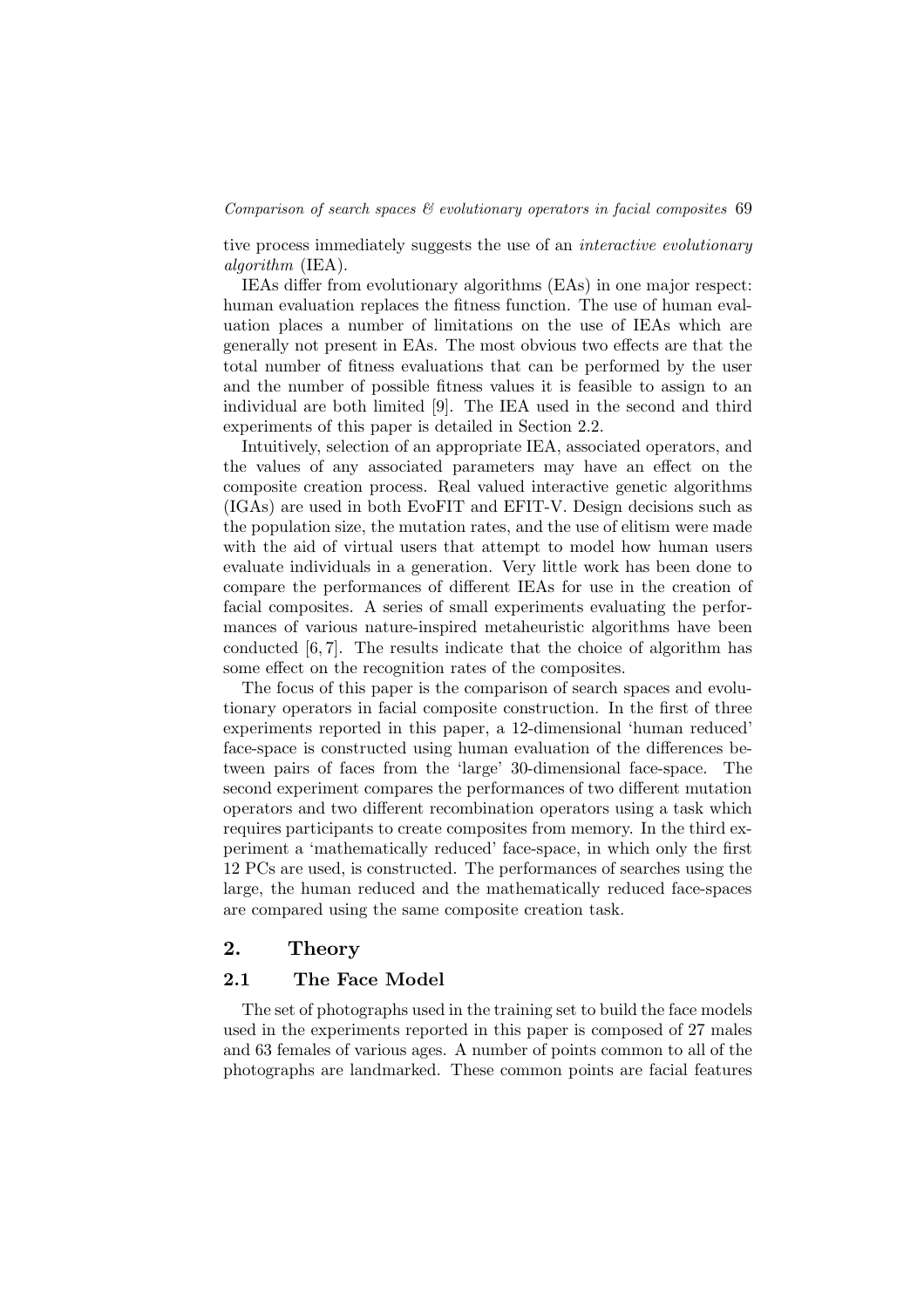such as the corners of the eyes, the bottom of the chin, and the outline of the eyebrows. The set of landmarks on a particular face form a face shape. Thus, there is one face shape for each face in the training set. Each face shape consists of 190 two-dimensional landmarks and thus the resulting shape model has 380 dimensions.

The mean face shape  $\bar{s}$  is found by aligning the face shapes using an iterative Procrastes alignment process. Principal components analysis (PCA) is used to reduce the 380-dimensional shape model to a smaller number of dimensions. Any face shape  $s$  can be approximated to  $\hat{s}$  in the shape model using

$$
\hat{\mathbf{s}} = \mathbf{P}_s \mathbf{b}_s + \bar{\mathbf{s}} \tag{1}
$$

where  $P_s$  are the PCs of the shape model ordered from most important (the PCs which account for the most variance in the data) to least important and  $\mathbf{b}_s$  are parameters that determine how the shape PCs are combined to make the face shape.

In order to create the texture model, each photograph in the training set is partitioned using its landmark points and Delaunay triangulation. Piecewise affine transforms are used to map the texture information (the pixel values of the photographs in the training set) from each training photograph's face shape to the mean face shape to form normalised texture patterns. PCA is then used to find a texture model with fewer dimensions than that formed by the tens of thousands of pixels within each normalised texture pattern. As with the face shapes, any face texture g may be approximated using

$$
\hat{\mathbf{g}} = \mathbf{P}_g \mathbf{b}_g + \bar{\mathbf{g}}.\tag{2}
$$

where  $P_q$  are the PCs of the face texture ordered from the most important to least important and  $\mathbf{b}_s$  are parameters that determine how the texture PCs are combined to make the face texture. Finally, a face-model is created from the combined shape and texture models using PCA to further reduce the number of dimensions in the final face-space. Thus, the appearance model parameters, c, of any face can be approximated to  $\hat{\mathbf{c}}$  using

$$
\widehat{\mathbf{c}} = \mathbf{Q}^T \begin{bmatrix} w\mathbf{b}_s \\ \mathbf{b}_g \end{bmatrix} \equiv \mathbf{Q}^T \begin{bmatrix} w\mathbf{P}_s^T (\widehat{\mathbf{s}} - \bar{\mathbf{s}}) \\ \mathbf{P}_g^T (\widehat{\mathbf{g}} - \bar{\mathbf{g}}) \end{bmatrix}
$$
(3)

where Q are the appearance PCs of the training set ordered from the most important to the least important and  $w$  is a weighting scale that scales the shape parameters such that equal significance is assigned to shape and texture.

New faces can be created by setting the values of an  $n$ -dimensional parameter vector c and performing the above process in reverse. Starting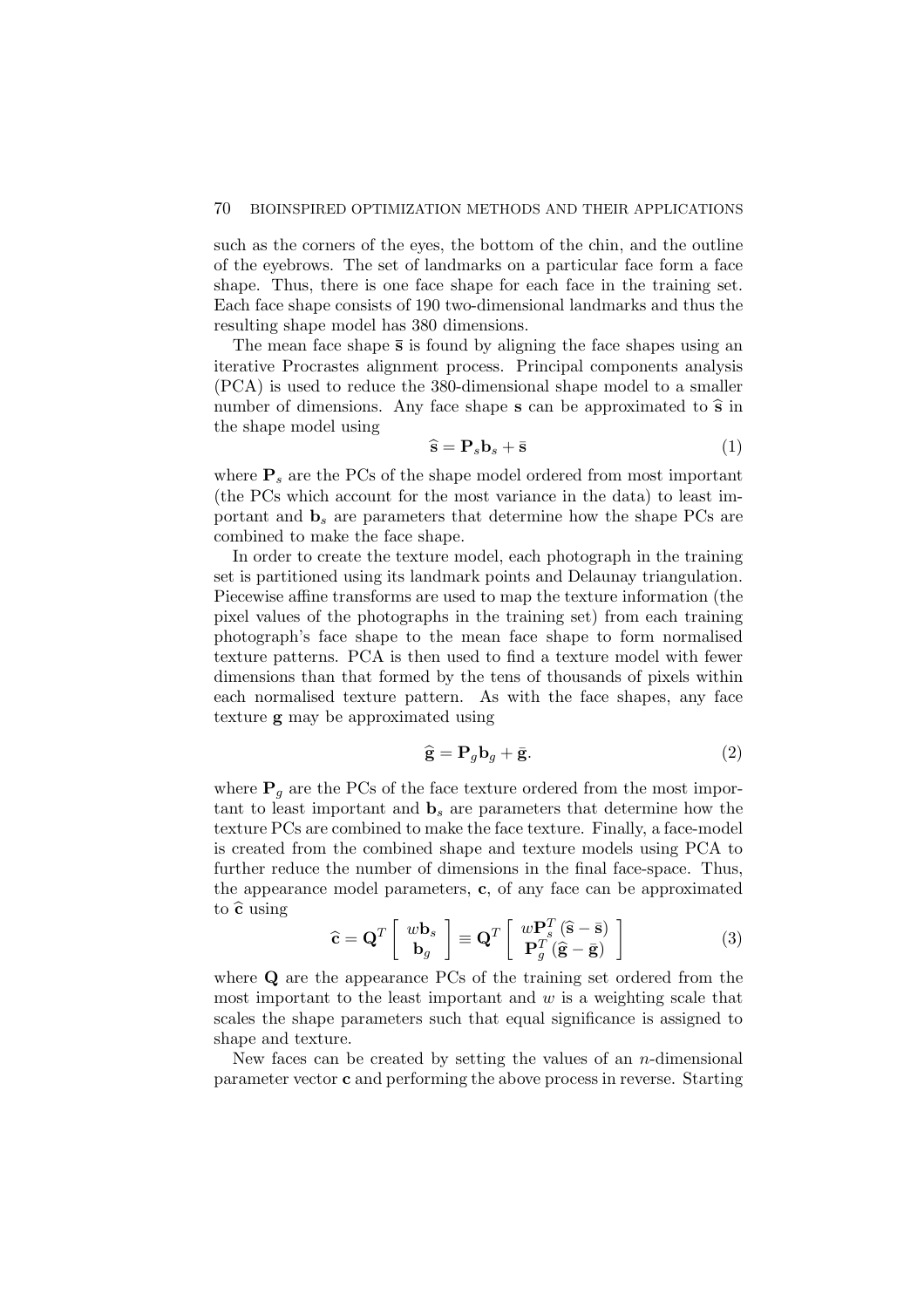with the extraction of b

$$
\mathbf{b} = \sum_{i=1}^{n} \mathbf{q}_i c_i \tag{4}
$$

where  $\mathbf{q}_i$  is the *i*-th column of matrix **Q** in Equation 3. The shape and texture parameters  $\mathbf{b}_s$  and  $\mathbf{b}_q$  are extracted from **b** and are used in Equations 1 and 2 to find the shape parameters s and texture parameters g. The pixel intensities in g are rearranged into a two-dimensional (or three-dimensional for colour images) array of pixels which then form an intermediate face image with mean face shape. Aspects of the edge of the face image which were due to the landmarking process had a dominant unwarranted effect on the perception of the face. To counter this effect the generated face texture was inserted and blended into a softened background. The resulting image was subsequently warped according to the shape parameters, s, to form the final face image.

#### 2.2 The IEA Used

The IEA used is a simple real valued IGA which we refer to as the simple IGA. The representation used is an n-dimensional real valued vector where  $n$  is the number of dimensions in the face-space.

In the simple IGA each individual in the following generation has two parents and each pair of parents produces only one child. Eight new individuals are needed to fill the following generation (as the best individual from the previous generation is carried through to the following generation). Thus, a mating pool of sixteen parents is required.

Stochastic universal sampling is used to select parents to go into the mating pool. The simple IGA follows Frowd's method [3] and allows only three levels of selection: preferred (best), selected, and not selected. When building the sampling wheel it was decided that all of the selected individuals are assigned equal sized wedges except the preferred individual which is assigned a double sized wedge.

Two recombination methods are used in the experiments reported in this paper: uniform crossover and arithmetic crossover, and two mutation methods are used: nonuniform mutation and Gaussian replacement.

In the implementation of uniform crossover used each gene's value in an offspring has an equal chance of coming from either parent. In the implementation of arithmetic crossover used each gene's value in an offspring is the mean of the values for that gene in the parents.

In the nonuniform mutation used in this paper the mutated gene value  $c'_i$  is given by  $c'_i = c_i + \sigma_i \cdot m \cdot N(0, 1)$  where  $\sigma_i$  is the standard deviation (SD) of the data on the *i*-th PC, m is the mutation factor set by the user on the interface, and  $N(0, 1)$  is a random number from the Gaussian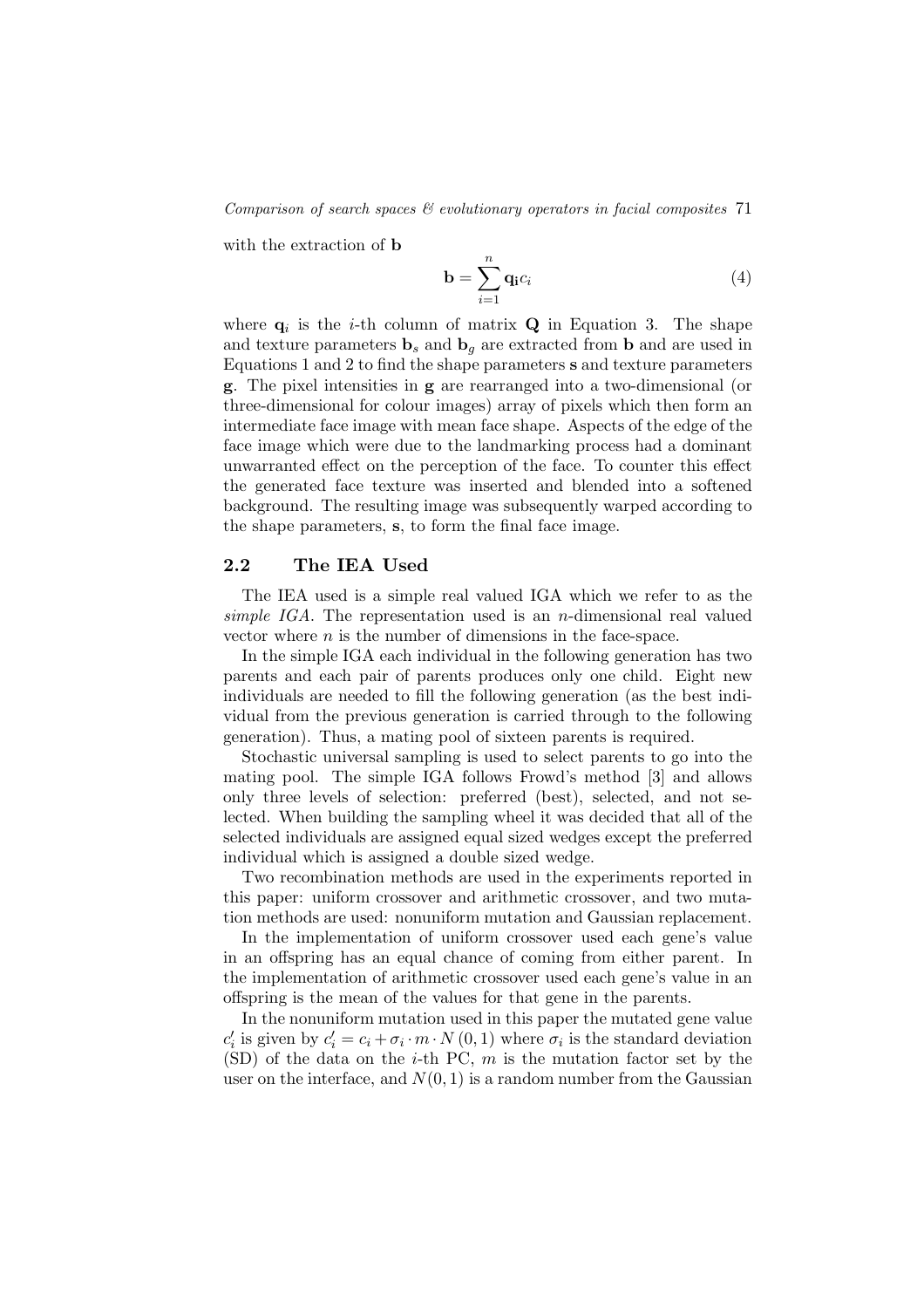distribution. Gaussian replacement is the name given in this paper to an analogous method to the uniform mutation operator. In uniform mutation, there is some probability  $p_m$  for each gene in an offspring's genotype that its value will be replaced by a uniformly distributed random value where  $c_i, c'_i \in$  [Lower limit, Upper limit]. The Gaussian replacement operator is similar except that  $c'_i$  is a random number taken from  $N(0, 1)$ and multiplied by the SD of the data on the *i*-th PC.  $c_i'$  has the further restriction that it is bounded by the hyperrectangle which designates the edge of the face space, that is  $c_i, c'_i \in [-2.5, 2.5]$  SDs. The mutation probability is set by the mutation slider and is restricted to the range  $[0, p_{\text{max}}]$  where  $p_{\text{max}} = 5/$  (the dimensionality of the face space).

The population size is limited by three factors: the number of images that can be displayed on the screen simultaneously, the time required to create each image, and the cognitive burden placed on the user when comparing the images. After considering these three factors a population size of nine was chosen.

## 3. The User Interface for Experiments 2 and 3

A screenshot of the interface developed for the experiment is given in Figure 3. Every generation the participants would choose a preferred composite that best resembled the face they were trying to recreate and select it using the left mouse button. The participants also had the option of selecting any composites that they thought were also good by selecting them using the right mouse button. Anywhere from zero to eight composites could be selected with the right mouse button. A green border was placed around the composite the participant preferred, a yellow border for those composites the participant thought were also good, and a black border for those composites that were not selected. Once they were satisfied that they had selected the best match and any other matches they considered to be good, the participant would go to the next generation by pressing the 'Next' button. The preferred composite was carried forward into the next generation. The participants would continue the process until they thought they had successfully recreated the target face, or until they thought no further improvement was possible, by clicking on the 'Finish' button. It was observed during previous (unpublished) experiments that using a self adaptive step size in an IEA often resulted in the algorithm becoming stuck at a suboptimal solution. This problem was addressed by adding a slider which enabled the user to set the mutation value manually. However, many participants did not adjust the mutation slider. Thus, the mutation slider was decremented by 0.03 per generation by the software (the slider's range was [0, 1]). A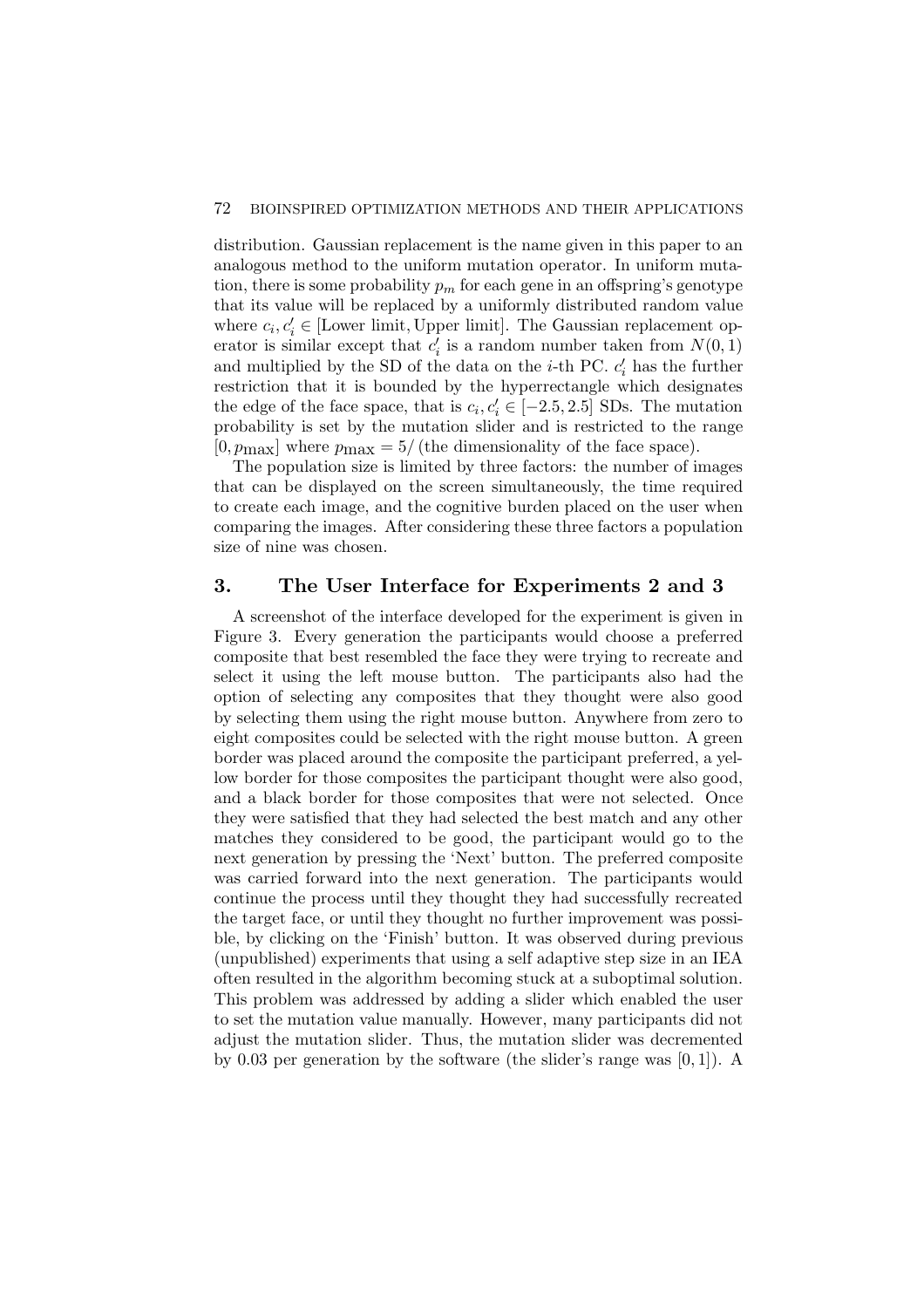Comparison of search spaces  $\mathcal B$  evolutionary operators in facial composites 73

'back' button was included which enabled the participant to go back to the previous generation and make alternative selections or adjust the mutation slider if they were not satisfied with the current generation.



Figure 1. Screenshot of the interface for the facial composite tasks.

# 4. Experiment 1: Identifying the Most Perceptually Significant PCs

# 4.1 Method

In this experiment 32 participants were used to determine which 12 of the 30 PCs of the 30-dimensional (large) face-space are perceptually the most significant. Thirty pairs of faces were generated from the large PCA face-space. If a face's representation in the large face-space is given by the point  $\mathbf{c} = [c_1, c_2, \dots, c_i, \dots, c_{30}]$ , then each pair of points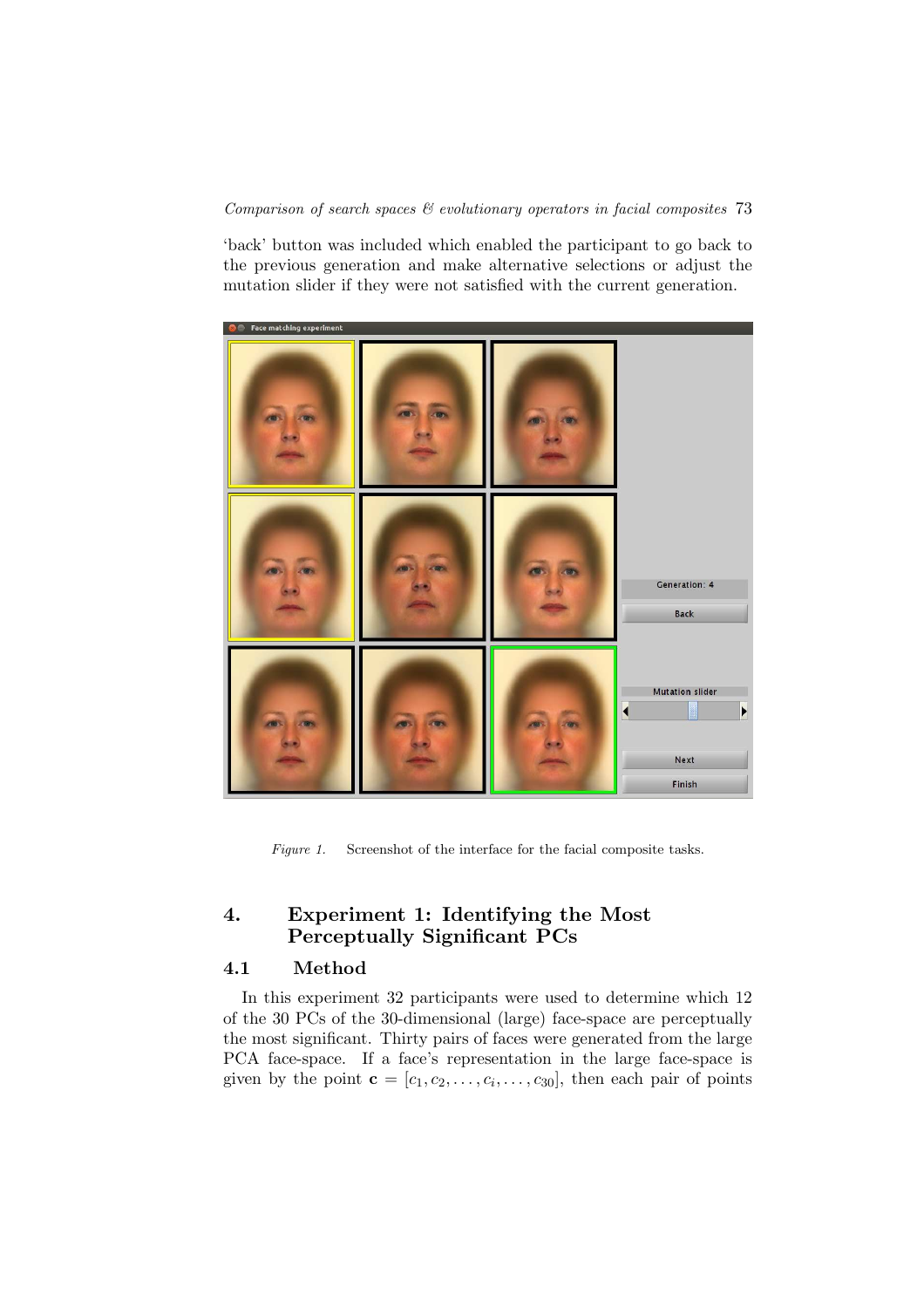$(c_{+k}, c_{-k})$  representing a pair of faces has coordinates defined by

$$
c_{\pm i} = \begin{cases} \pm 3 & \text{SDs} \\ 0 & \text{SDs} \end{cases} \quad \text{if } i = k \tag{5}
$$

The faces were printed in their respective pairs on matt photographic paper. Each pair was 5.8 cm high by 10.2 cm wide. Thirty was the number of pairs chosen because: thirty pairs of faces could fit comfortably on a desk top, the difference between a pair faces becomes more difficult to discern for the higher-dimensional PCs, and the more pairs a participant has to sort through the harder the task becomes. This decision also defined the number of dimensions that were used in the large face-space.

At the start of the experiment the pairs of faces were arranged randomly in a grid six pairs high by five pairs wide. The participants were instructed to group the 12 pairs of faces which 'exhibited the most within pair dissimilarity'. Once the participants had done this they were instructed to sort the 12 pairs of faces from the most similar to the least similar. In preliminary testing, it was observed that the degree of dissimilarity between pairs of faces became very hard to discern beyond the 12 or so most dissimilar pairs. Accordingly, 12 dimensions were used for the small search space.

### 4.2 Results

The 12 most significant PCs perceptually were found to be 1, 2, 3, 4, 5, 6, 7, 9, 13, 14, 15, and 18. Thus, these are the PCs that were used to build the human reduced face-space. It can be seen that 8 of the 12 PCs in the human reduced face-space are in the first 12 PCs of the large PCA face-space.

# 5. Experiment 2: Comparison of Recombination and Mutation Operators

#### 5.1 Method

In this experiment 15 participants were used to compare two recombination operators (uniform crossover and arithmetic crossover) and two mutation operators (Gaussian replacement and nonuniform mutation).

The 12-dimensional human reduced face-space was used in this experiment. This face-space was chosen because it was not thought that the face-space used would have an effect on the relative performances of the different recombination and mutation operators. However, it was thought that a lower-dimensional face-space may lead to a face match more quickly and thus induce less fatigue in the participants.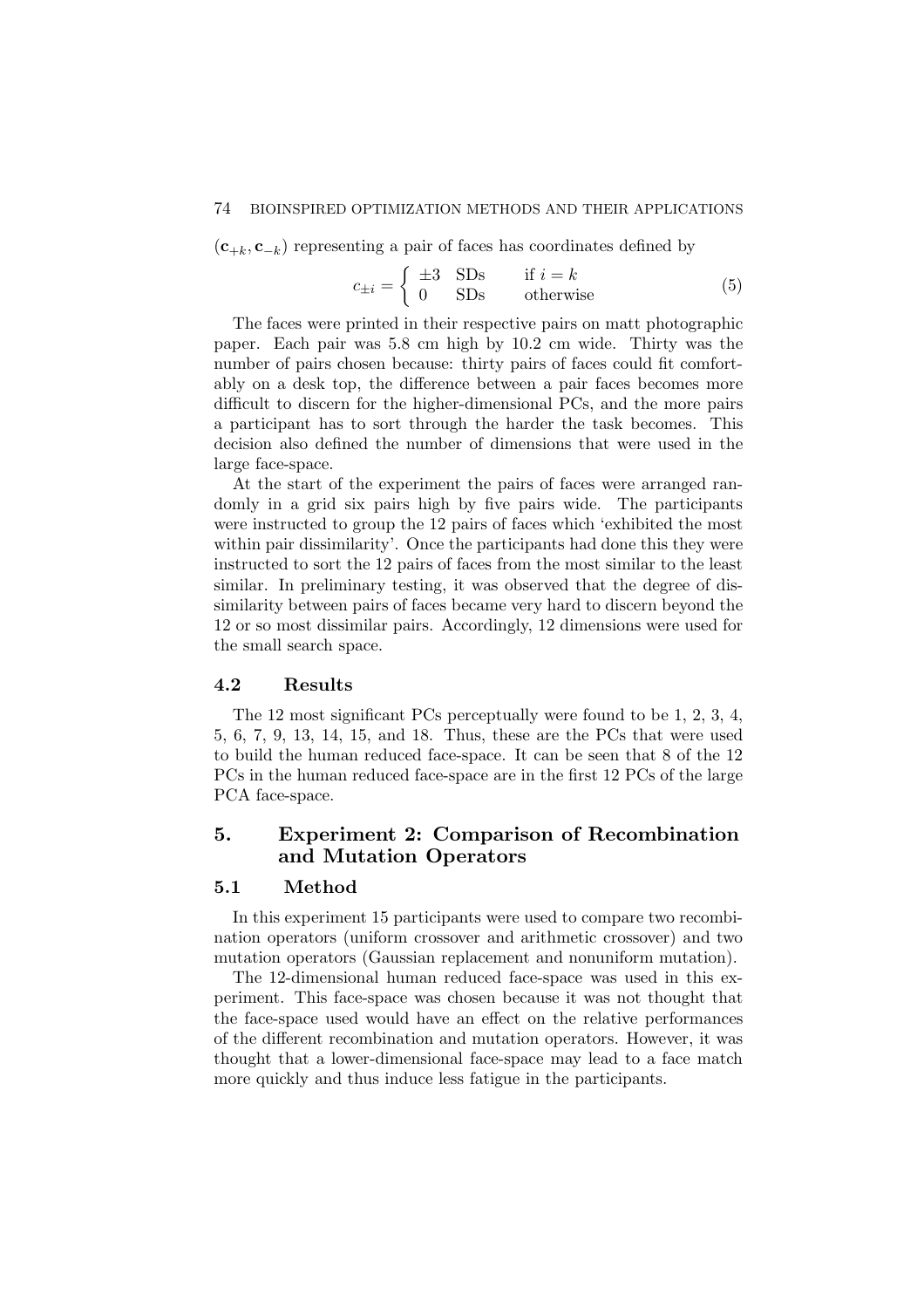Testing each combination of recombination and mutation operator required  $2 \times 2 = 4$  runs per participant. Each participant also did a practice run at the start of the experiment.

The initial population was the same for every run of the experiment and was designed to be roughly evenly distributed in the human reduced face-space. To generate the initial population, 1000 points were generated using a 12-dimensional uniform distribution with the limits being at  $\pm 2.5$  SDs on each axis. Matlab's *kmeans* function was used to group the points into nine clusters. The centroids of the nine clusters were used as the genotypes for the initial population of faces.

At the start of each run the participants were given 10 seconds to study the target face which they then had to try to recreate from memory using the interactive evolutionary facial composite process. The target face was not shown to the participants again until the end of the run.

The target faces were chosen to be equidistant from the centre of the human reduced face-space.

At the end of every run, the participants were shown the composite they had just created and were asked to rate its similarity to the target on a scale from 1 to 10. Immediately after rating their composite the participants were shown the target face alongside their composite and asked to rate the similarity between their composite and the target again.

Three sets of objective data were gathered: the time taken to create the composites, the number of generations it took to create the composites, and the number of times the back button was used. If the back button was used more often for a particular operator, it indicates that the operator is not particularly suitable for the task.

## 5.2 Results

The means and standard deviations of the measure variables (number of generations, time taken, number of times the back button was used, participant rating of their composite without reference to the target, participant rating of the their composite with reference to the target) are given in Table 1. Each of the measure variables were subjected to two-way ANOVA having two mutation operators (nonuniform mutation and Gaussian replacement) and two recombination operators (uniform crossover and arithmetic crossover) (Table 2). It can be seen that the main effects of mutation operator and recombination operator were not significant for any of the measure variables, nor was the interaction of the two operators significant.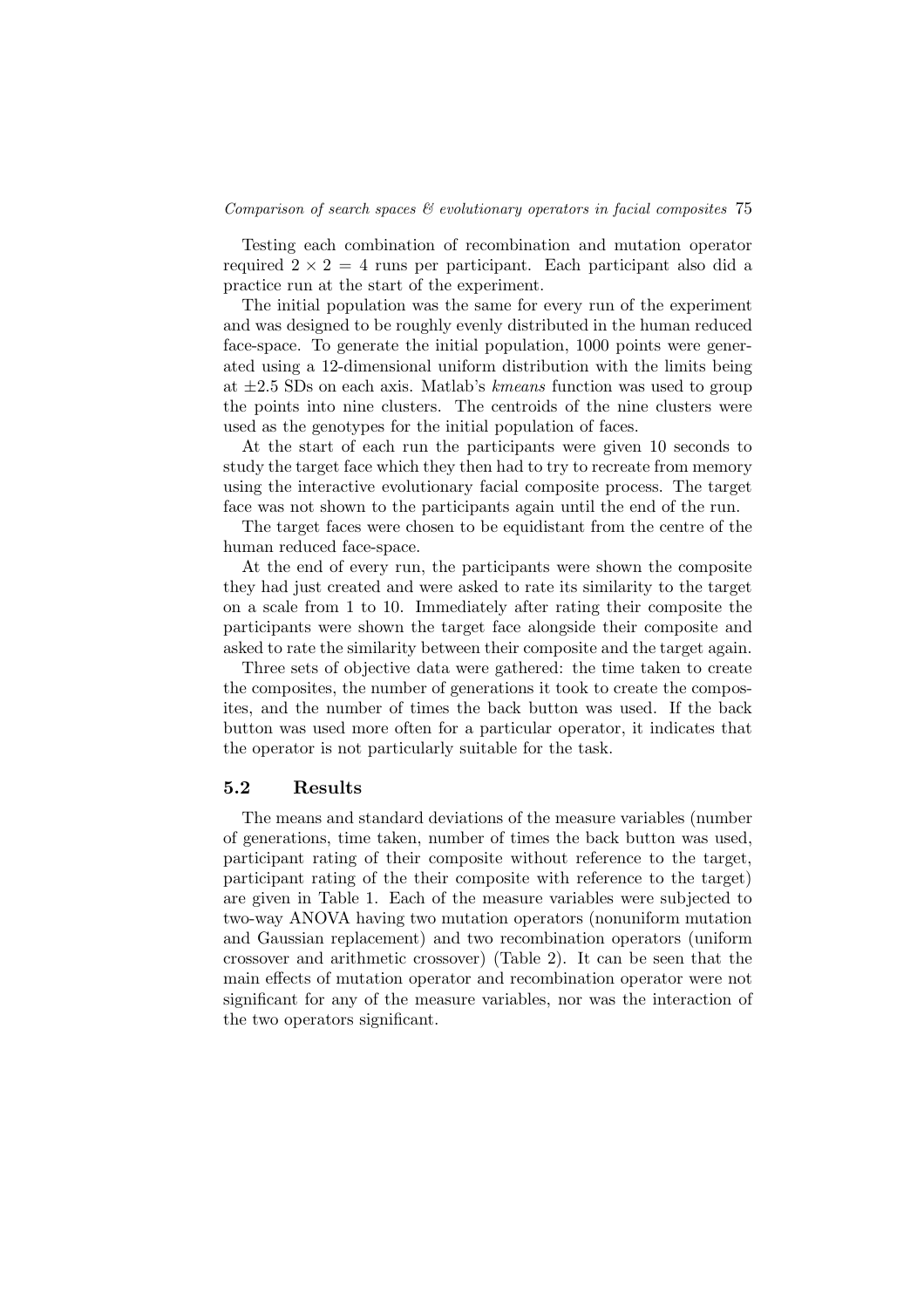| Mutation                                                                                                                                                    | Recombination Generations Back count Time taken Without |             |                           |              | rating                                                                                          | With rating                      |
|-------------------------------------------------------------------------------------------------------------------------------------------------------------|---------------------------------------------------------|-------------|---------------------------|--------------|-------------------------------------------------------------------------------------------------|----------------------------------|
| Gaussian replacement                                                                                                                                        | uniform                                                 | 10.6 (5.10) | 0.73(1.33)                | 195s (91.5s) |                                                                                                 | 4.40(2.10)                       |
| Gaussian replacement                                                                                                                                        | arithmetic                                              | 12.5 (8.64) | 0.47(0.74)                | 222s (155s)  | $\begin{array}{c} 6.27 \ (1.22) \\ 5.47 \ (2.00) \\ 6.07 \ (1.03) \\ 6.07 \ (1.49) \end{array}$ |                                  |
| Nonuniform mutation                                                                                                                                         | uniform                                                 | 11.5 (4.73) | 0.87(1.41)                | 220s (71.1s) |                                                                                                 |                                  |
| Nonunform mutation                                                                                                                                          | arithmetic                                              | 0.73(2.49)  | $0.47(0.64)$ 188s (66.2s) |              |                                                                                                 | $5.07(2.19)4.60(2.41)4.40(2.32)$ |
|                                                                                                                                                             |                                                         |             |                           |              |                                                                                                 |                                  |
| facial composites.<br>players. Five-way ANOVA of the dependent variance of the comparison of the dependence of the control of $\sim$ Dividuation and $\sim$ |                                                         |             |                           |              |                                                                                                 | rators in the creation of        |
|                                                                                                                                                             |                                                         |             |                           |              |                                                                                                 |                                  |

*Table 1.* Means (standard deviations) of the dependent variables in the comparison of mutation and recombination operators in the creation of facial composites.

| With comparison rating | $N$ ithou<br>comparison ratin                                   | Time taken | Back Coun                                                                     | Generation | Variable |                  |  |
|------------------------|-----------------------------------------------------------------|------------|-------------------------------------------------------------------------------|------------|----------|------------------|--|
|                        |                                                                 |            | $\begin{array}{c} 0.43 \\ 0.06 \\ 0.03 \\ 0.27 \\ 0.04 \\ \hline \end{array}$ |            | F(1, 56) |                  |  |
|                        | $0.874$<br>0.603<br>0.691                                       |            | $0.513$<br>$0.813$                                                            |            | p-value  | Mutation         |  |
|                        |                                                                 |            | $\begin{array}{c} 0.00 \\ 1.41 \\ 0.01 \\ 0.16 \end{array}$                   |            | F(1, 56) | Recombination    |  |
|                        | $\begin{array}{c} 0.240 \\ 0.904 \\ 0.300 \\ 0.691 \end{array}$ |            |                                                                               | 0.946      | b-value  |                  |  |
| )<br>एउ                | 1.10                                                            | $1.21\,$   | $1.56$<br>0.06                                                                |            | 1,56)    | <b>Interacti</b> |  |
| 0.461                  | 0.300                                                           | $0.275$    | 0.813                                                                         | 0.217      | p-value  |                  |  |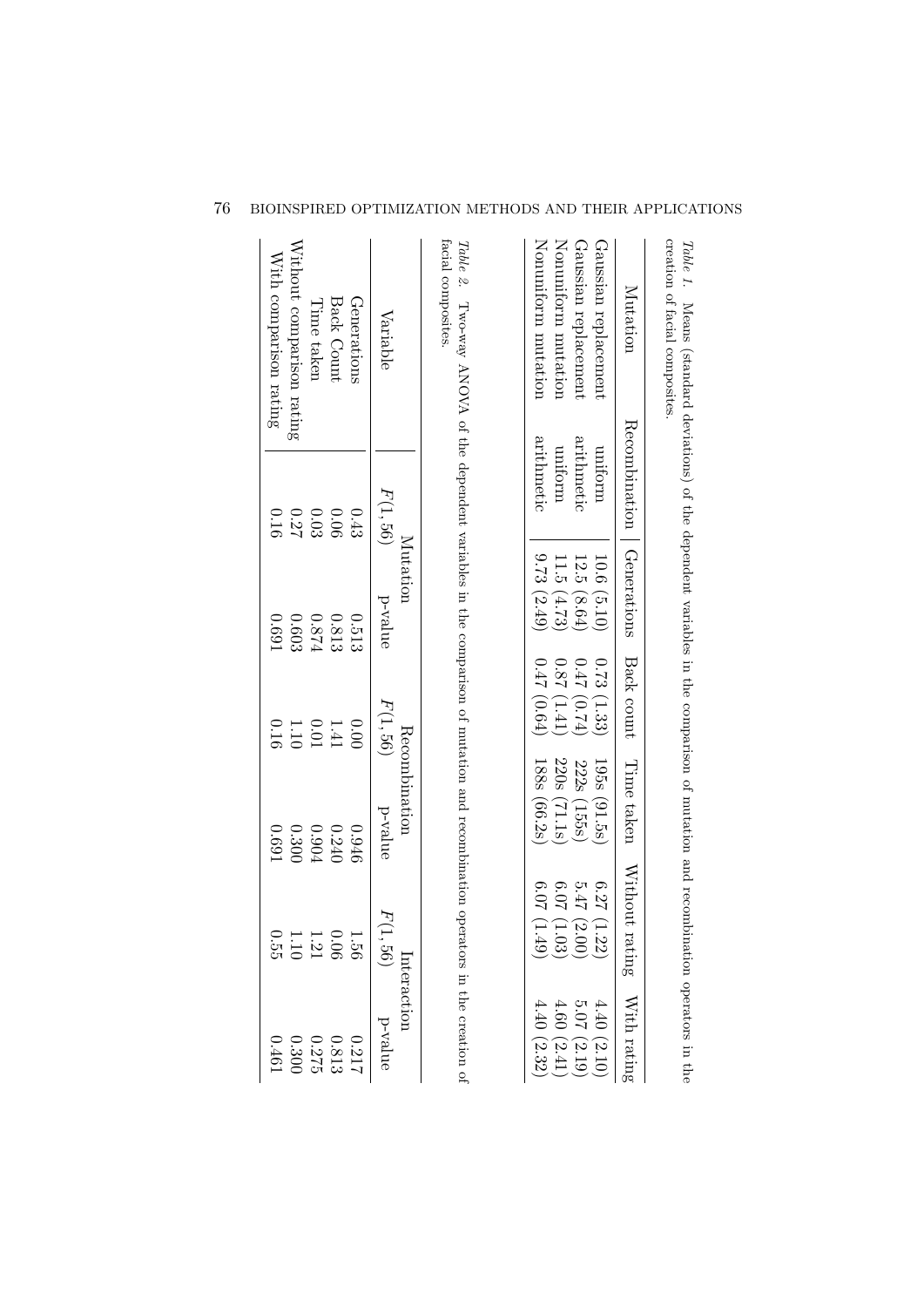Table 3. Means (standard deviations) of the dependent variables in the comparison of the large, human reduced and mathematically reduced face-spaces in the creation of facial composites.

| Face-space     | Gens   | Back<br>count | Time<br>taken | Without<br>rating | With<br>rating |
|----------------|--------|---------------|---------------|-------------------|----------------|
| Large          | 10.7   | 0.50          | 205s          | 5.81              | 4.10           |
|                | (4.73) | (0.55)        | (80.3s)       | (1.13)            | (1.25)         |
| Human          | 9.38   | 0.36          | 186s          | 6.02              | 3.95           |
| reduced        | (4.31) | (0.42)        | (91.8s)       | (1.08)            | (1.33)         |
| Mathematically | 10.5   | 0.48          | 193s          | 5.86              | 4.12           |
| reduced        | (4.75) | (0.56)        | (85.6s)       | (1.16)            | (1.82)         |

# 6. Experiment 3: Comparison of Face-spaces

# 6.1 Method

In this experiment 21 participants were used to compare three facespaces: a face-space constructed from the first 30 PCs of the PCA analysis (the large face-space), a face-space constructed from the first 12 PCs (the mathematically reduced face-space), and a face-space constructed form the 12 most perceptually important PCs identified in the first experiment (the human reduced face-space).

As the results of the second experiment showed no significant difference between the operators on any of the recorded measures, arithmetic crossover and nonuniform mutation were arbitrarily chosen as the operators used for this experiment.

As there were only three test conditions (large face-space, human reduced face-space, and mathematically reduced face-space) each participant performed two runs for each of the test conditions so that they performed  $2 \times 3 = 6$  runs.

The initial populations for each of the face-spaces were constructed in the same way as that for the second experiment. The target faces were chosen to be equidistant from the centre of the 30-dimensional face-space.

# 6.2 Results

The means and standard deviations of the measure variables over all of the runs for each of the algorithms are presented in Table 3.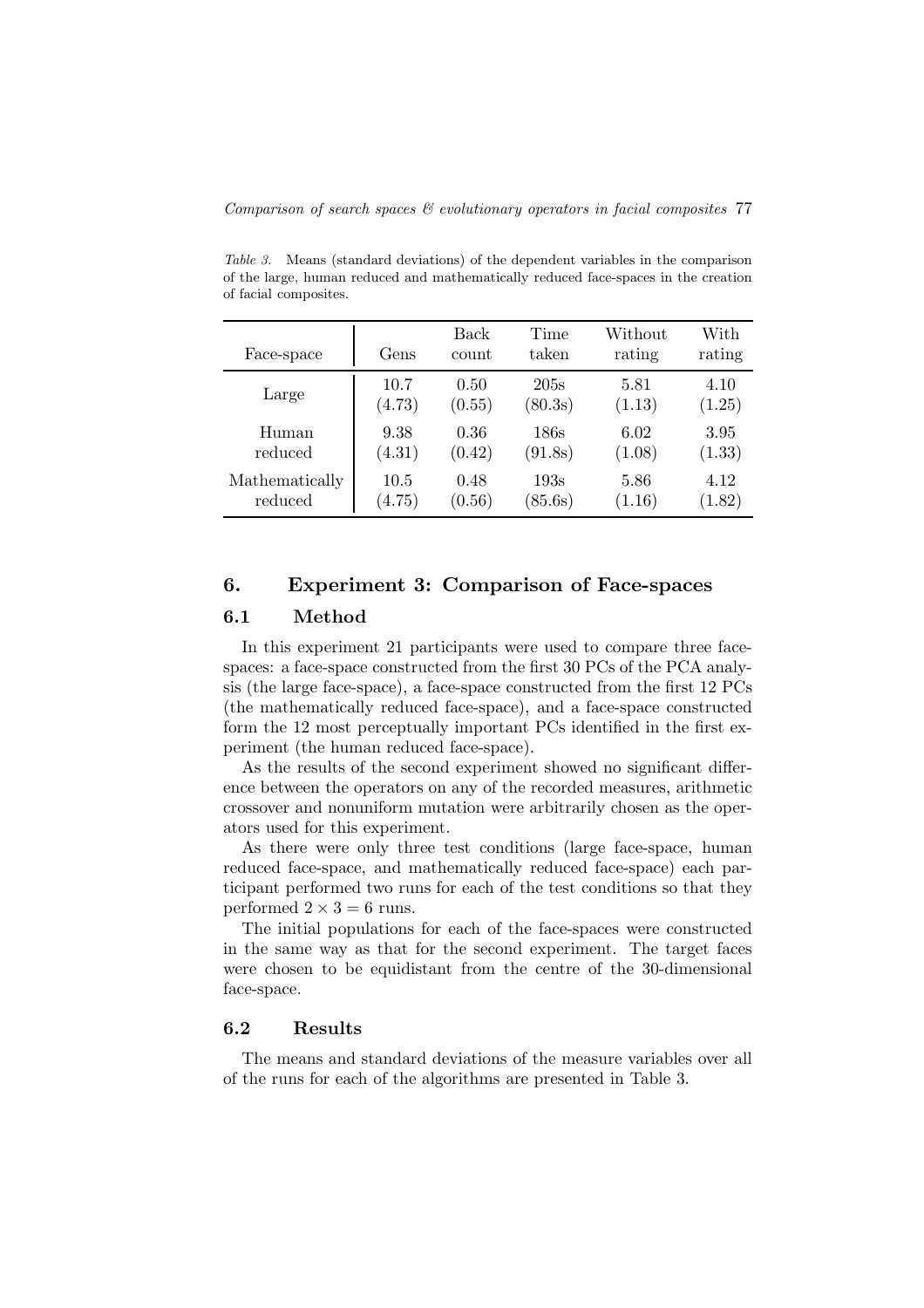Performing one-way ANOVA on each of the measure variables (averaged over both runs for each of the test conditions) showed that the differences between the face-spaces were not significant for any of the measure variables (number of generations:  $F(2, 60) = 0.51, p = 0.604$ , number of times the 'back' button was used:  $F(2, 60) = 0.47, p = 0.629$ , time taken:  $F(2, 60) = 0.28, p = 0.758$ , without comparison rating:  $F(2, 60) = 0.21, p = 0.811$ , and with comparison rating:  $F(2, 60) =$  $0.08, p = 0.926$ .

## 7. Conclusion

A human evaluation based reduced face-space for use with an IEA in the creation of facial composites was derived from a larger PCA based face-space. The performances of searches for faces in the human reduced face-space was compared to those of a mathematically reduced facespace and the larger face-space. The human reduced face-space was also used in the comparison between different mutation and recombination operators in the simple IGA.

The prioritisation of the PCs with regards to human evaluation was found to be similar to the numerical ordering of returned by principal component analysis itself. The human reduced face-space was found to share eight of its 12 PCs with the mathematically reduced face-space. We note that our data set comprised images captured under conditions of controlled pose, lighting and facial expression. If this were not the case, one might expect greater differences between the perceptual and numerical orderings of PCs.

No significant differences in the performances of the searches conducted using the different operators were detected. The difficulty and uncertain nature of creating a facial composite render any differences in the performances of the operators or the face-spaces insignificant.

Likewise, no significant differences in the performances of the searches conducted in the different face-spaces was observed. The implication of this is that it is possible to reduce the dimensionality of the face model without any loss of performance.

#### References

- [1] T. F. Cootes, G. J. Edwards, and C. J. Taylor. Active appearance models. In Proc. European Conference on Computer Vision (ECCV), volume 2, pages 484–498, 1998.
- [2] G. Davies and D. Christie. Face recall: An examination of some factors limiting composite production accuracy. J. Appl. Psychol., 67(1):103, 1982.
- [3] C. D. Frowd. EvoFIT: A Holistic, Evolutionary Facial Imaging System. PhD thesis, Department of Psychology, University of Stirling, 2001.